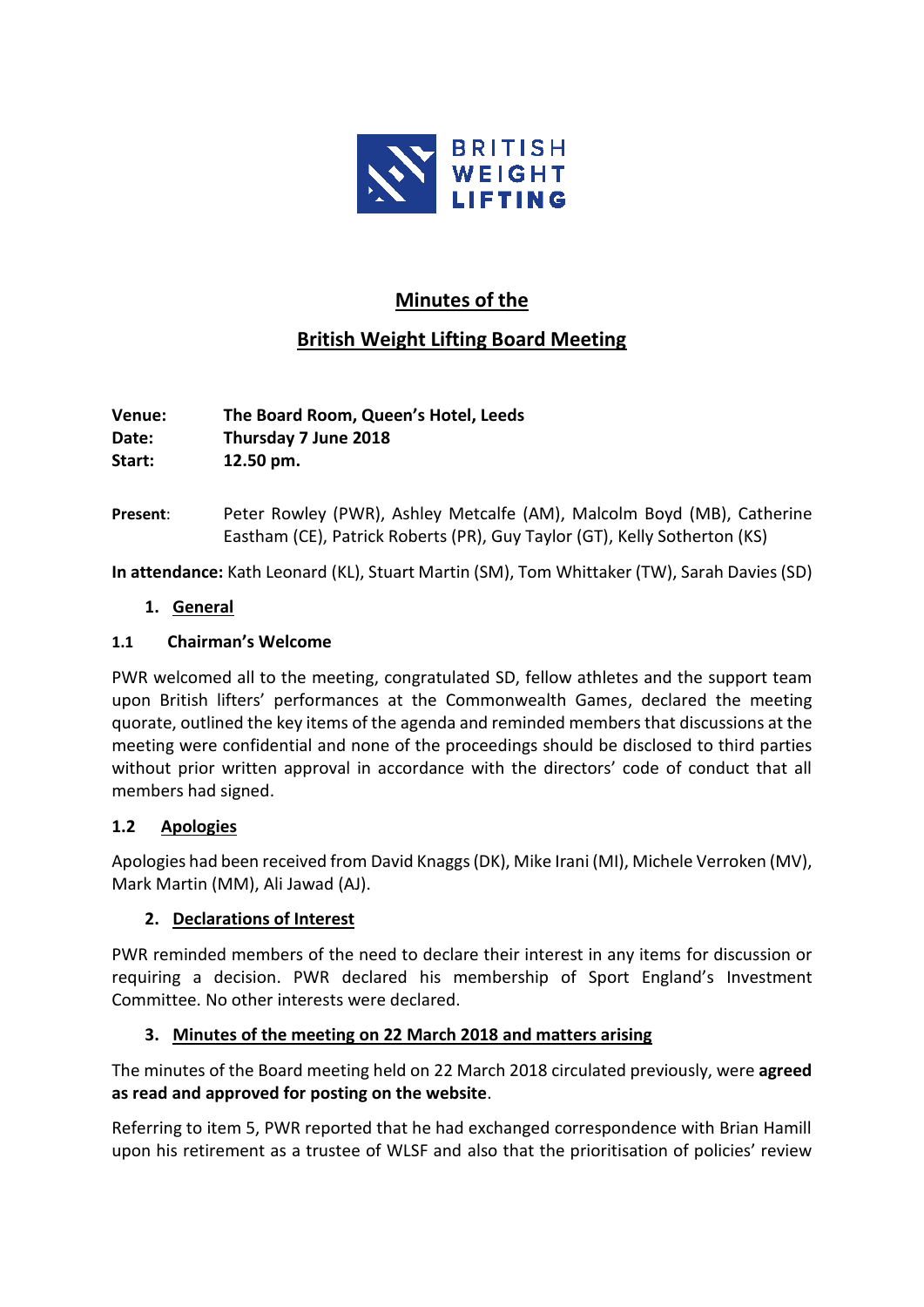would be considered by the Audit and Finance Committee at their September meeting. There were no other matters arising.

# **4. Decisions taken outside the Board Meeting**

AM referred to the draft Privacy Statement circulated previously. **Electronic approval was confirmed.**

# **5. Minutes and recommendations from sub-committees**

PWR invited the Chairs of each sub-committee to update the meeting. GT, CE and PR confirmed that respective committees had not met formally since their last meetings. MB updated members upon the very positive England Group meeting held on 15 May 2018, particularly in view of Team England performances that augured well for the Commonwealth Games 2022 in Birmingham.

# **6. High Performance and UK Sport Update/talent development**

TW presented his report via PowerPoint and responded to several observations and questions from members.

Directors noted the satisfactory meeting with UK Sport and the good progress made with the World Class Programme (WCP) across talent development, talent recruitment and relationships with third party organisations, but the MOU with Loughborough University remained outstanding. Our para power lifting culture development was considered gold standard, leading development across the system; our internal mini culture health check has been sent out, feedback has been collated and is being reviewed by UK Sport. TW also updated the meeting on the WCP equipment and training environment at Loughborough.

Lifters had performed well at the European Open Championships, winning 16 medals, earning Team GB fourth place in the senior categories, surpassing the Performance Milestone Goal towards Tokyo 2020 and systems development remains on track.

AM updated the meeting on the very creditable performances of a young and developing GB squad at the European Seniors and the on-target progress on the England Talent Pathway towards 2021 objectives.

AM also gave an update on Home Nations' performances at the Commonwealth Games. The Gold Coast 2018 marked the most successful games since 2002 for English weightlifting producing 6 medals and winners of the Weightlifting Women's team trophy. (1 Gold, 3 Silver, 2 Bronze) and 3 medals (1 Silver, 2 Bronze) in Para-Powerlifting. 50% of all selected athletes produced medal winning performances,95% of all athletes were ranked inside the top 6, 10 athletes recorded 19 personal bests across individual lifts and combined totals and 4 athletes broke 7 British Records. Wales had sent 13 lifters, winning 2 medals (1 gold and 1 bronze), whilst Northern Ireland and Scotland, both with 4 lifters each produced some creditable performances.

# **7. Sport Development**

KL presented her report via PowerPoint, responding to questions and observations by members on workforce development, in particular: the e-learning platform launched with the Technical Officers course now live; Coaching and Instructor courses due to go live this month; the possibility of moving to a new Awarding Organisation; a new Level 3 Coaching course to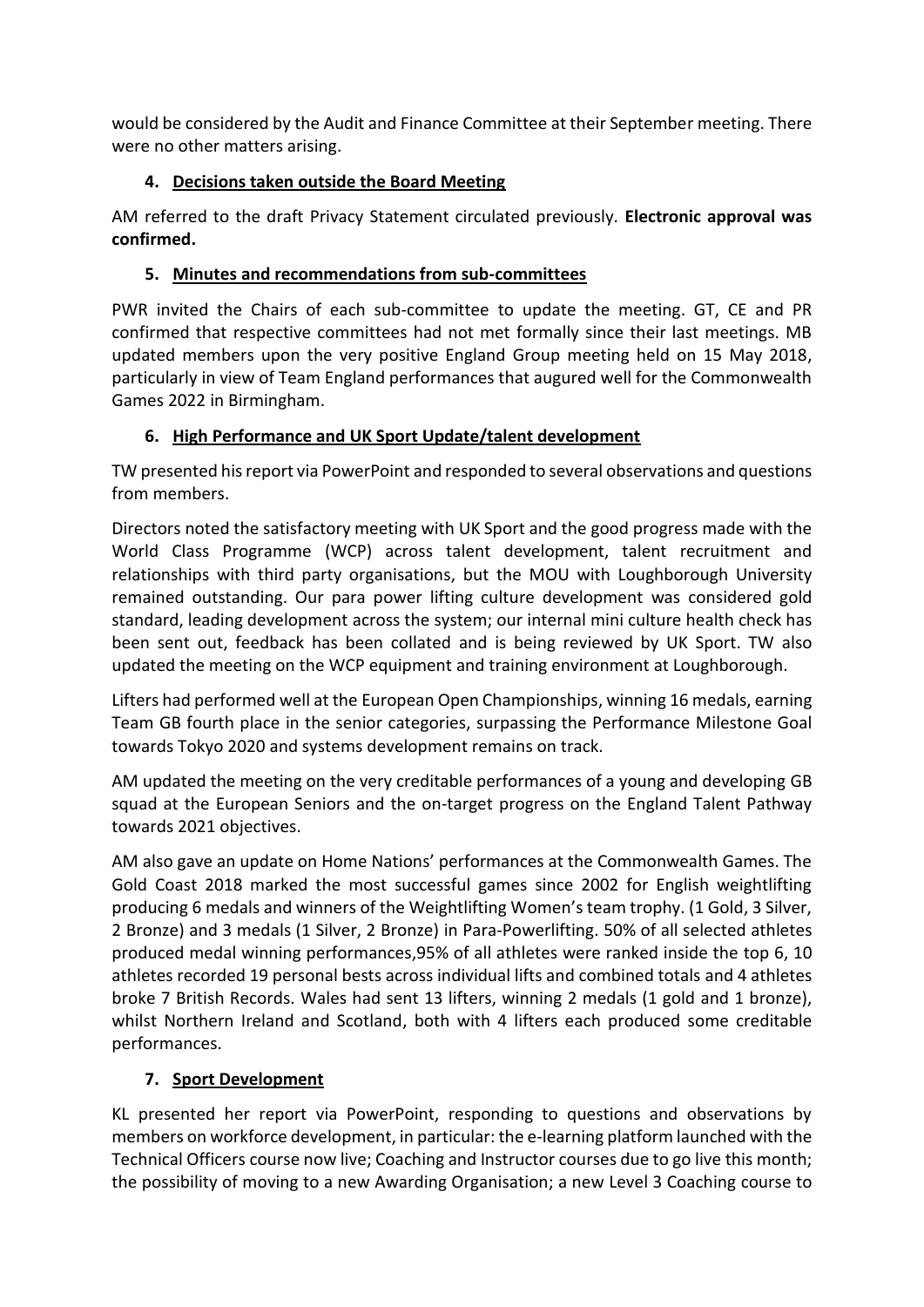be launched later this year; the Competitions structure 2018 – 2021; and outline proposals for several marketing and communications initiatives; partnership development; and progress upon filling vacant roles.

In view of time constraints and the need to keep the agenda to time and the number of detailed slides to consider, **it was agreed** to defer SM's review of BWL's performance role, Team England's development strategy and future proposals to the strategy day at Coventry on 7 July.

AM updated members on progress against the dashboard of indicators pertaining to Sport England's investment. We were performing strongly across most indicators and the meeting noted the strong and pleasing outcome of the latest Active Lives survey results.

### **8. Finance Matters and Update**

In the absence of MM, AM referred to the papers circulated previously and the summary slides in the PowerPoint presentation on financial performance for the year ended 31 March 2018, highlighting the better than budget performance and the reasons for the positive variance. The current financial year had started promisingly with a positive variance against budget, which, if continued, would result in a reforecast year-end out turn better than budget.

### **9. Risk Register**

PR presented the risk register circulated previously. Directors noted the increasing risk profile, a consequence of resource constraints and the pressures upon commercial partnerships.

KL, TW, SM and SD left the meeting.

# **10. Board Matters**

AM confirmed that with the approval of the Privacy Policy we were GDPR compliant, but that data subjects' responses to 'opting in' had been slow and that our data base had shrunk as a consequence. AM reported that our UK Sport governance manager had changed again. The complaints' log was noted. The forward agenda circulated previously was noted. PWR asked for the next board effectiveness review to be moved forward to March 2019.

### **11. CEO's Update**

AM referred to the operational dashboard for May 2018 circulated previously. PWR referred back to under item 7 above pertaining to BWL's performance role and the linkages to Team England's development strategy, providing context as to why he had asked for the specific item to be deferred until the next meeting. Meantime, board confirmed that that the operational structure was for AM to determine and liaise with certain staff appropriately.

### **12. Board Effectiveness, Successions planning and Nominations Committee**

PWR introduced the paper circulated previously. A discussion ensued, following which **it was agreed** that in succession to PWR, an independent chair remains appropriate; that in